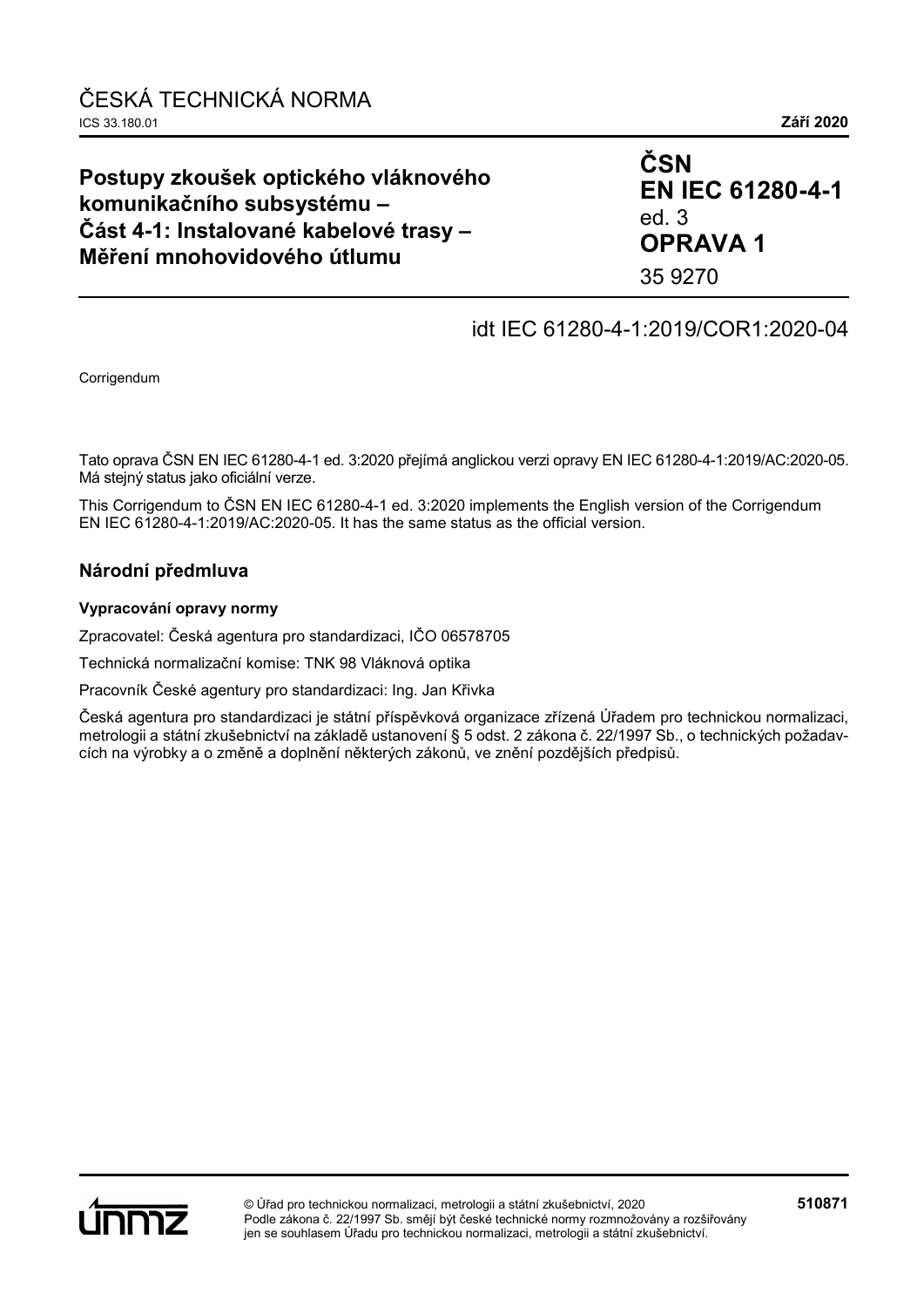ČSN EN IEC 61280-4-1 ed. 3/Opr. 1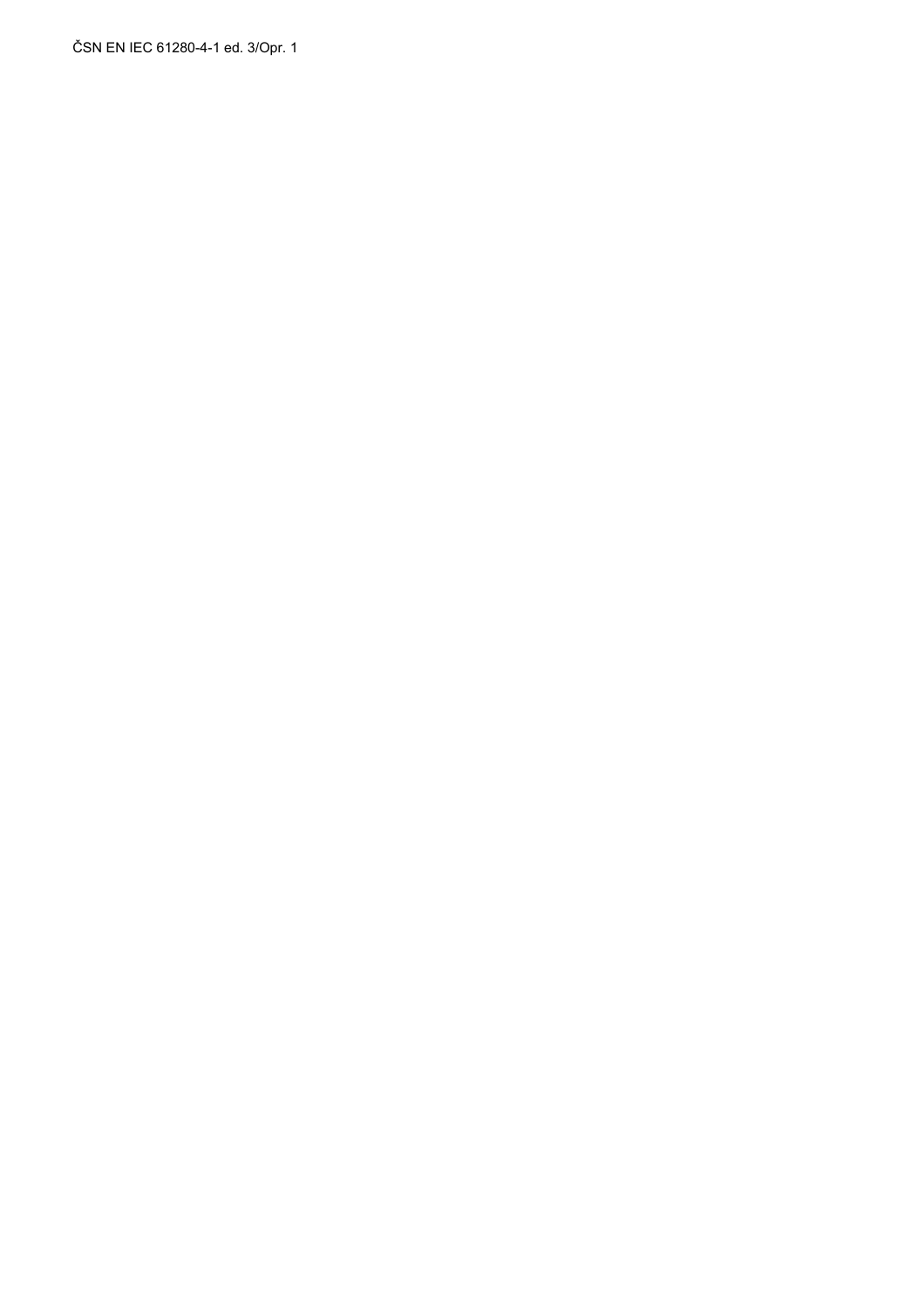# EUROPEAN STANDARD NORME EUROPÉENNE EUROPÄISCHE NORM

## **EN IEC 61280-4- 1:2019/AC:2020-05**

May 2020

ICS 33.180.01

English Version

### Fibre-optic communication subsystem test procedures - Part 4-1: Installed cabling plant - Multimode attenuation measurement (IEC 61280-4-1:2019/COR1:2020)

Procédures d'essai des sous-systèmes de télécommunication fibroniques - Partie 4-1: Installation câblée - Mesure de l'affaiblissement en multimodal (IEC 61280-4-1:2019/COR1:2020)

 Prüfverfahren für Lichtwellenleiter-Kommunikationsuntersysteme - Teil 4-1: Lichtwellenleiter-Kabelanlagen - Mehrmoden-Dämpfungsmessungen (IEC 61280-4-1:2019/COR1:2020)

This corrigendum becomes effective on 15 May 2020 for incorporation in the English language version of the EN.



European Committee for Electrotechnical Standardization Comité Européen de Normalisation Electrotechnique Europäisches Komitee für Elektrotechnische Normung

**CEN-CENELEC Management Centre: Rue de la Science 23, B-1040 Brussels** 

© 2020 CENELEC All rights of exploitation in any form and by any means reserved worldwide for CENELEC Members.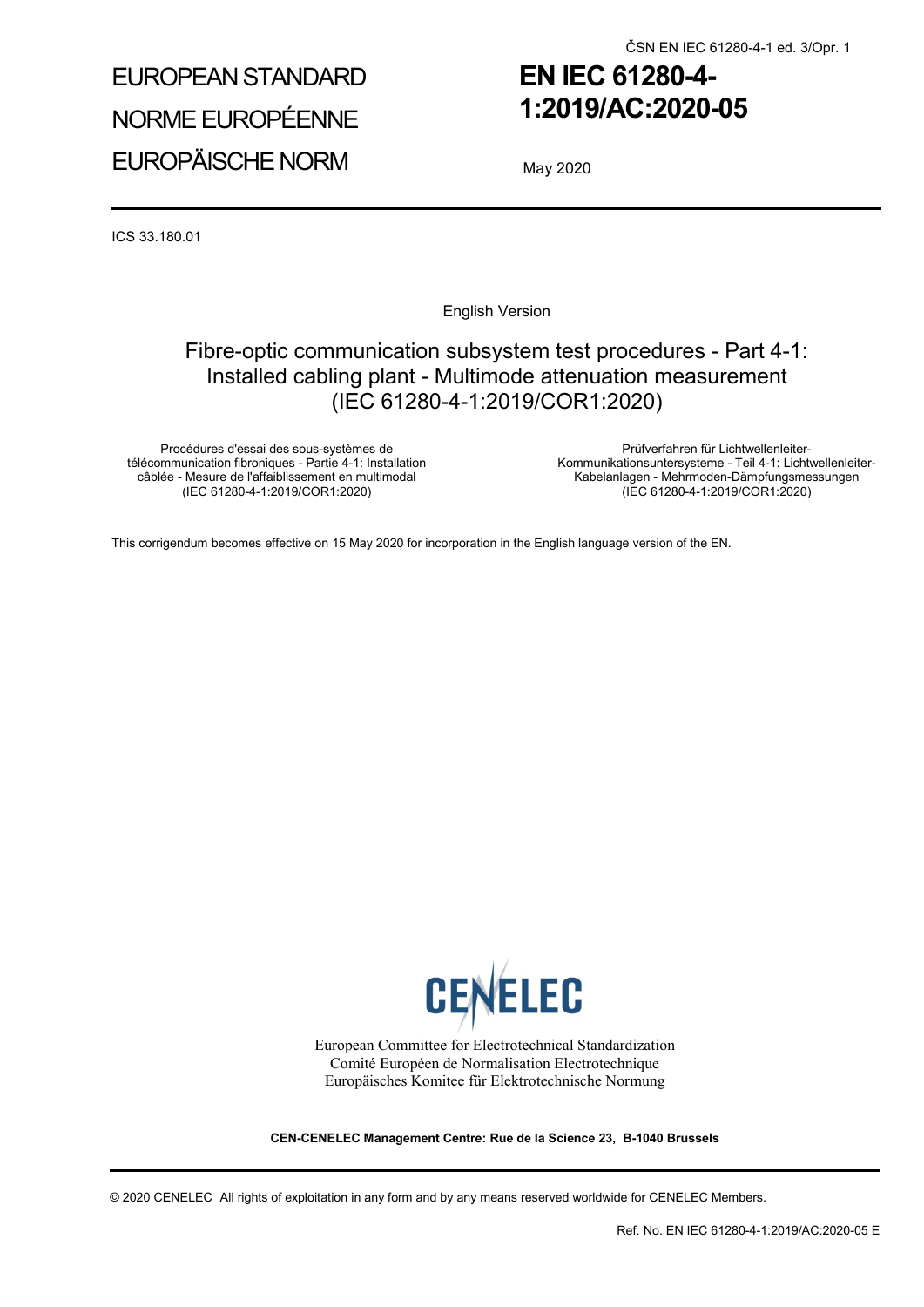EN IEC 61280-4-1:2019/AC:2020-05

ČSN EN IEC 61280-4-1 ed. 3/Opr. 1

#### **Endorsement notice**

The text of the corrigendum IEC 61280-4-1:2019/COR1:2020 was approved by CENELEC as EN IEC 61280-4-1:2019/AC:2020-05 without any modification.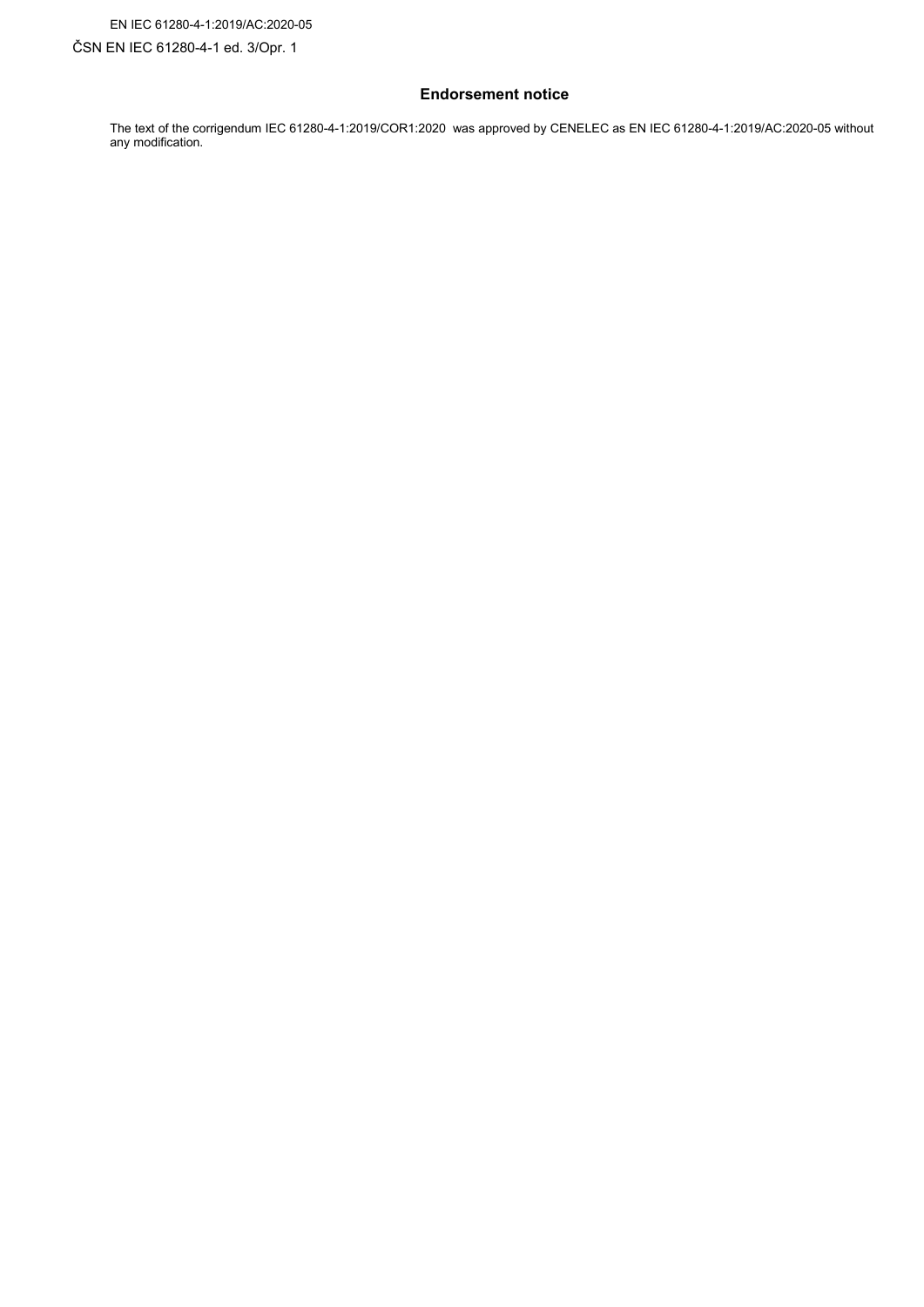IEC 61280-4-1:2019/COR1:2020 – 1 – © IEC 2020

## INTERNATIONAL ELECTROTECHNICAL COMMISSION COMMISSION ÉLECTROTECHNIQUE INTERNATIONALE

\_\_\_\_\_\_\_\_\_\_\_\_

**IEC 61280-4-1 Edition 3.0 2020-04** 

**Fibre-optic communication subsystem test procedures –** 

**Part 4-1: Installed cabling plant – Multimode attenuation measurement**

**IEC 61280-4-1 Édition 3.0 2020-04** 

**Procédures d'essai des sous-systèmes de télécommunication fibroniques –** 

**Partie 4-1: Installation câblée – Mesure de l'affaiblissement en multimodal**

#### **CORRIGENDUM 1**

#### **I.4.1 Example 1 (configuration A, 1-C method – Annex A)**

*Replace the existing last paragraph with the following new paragraph:*

We then see that, when measured using reference-grade test cords, the acceptance figure has to be adjusted by  $(A_{1'max} - A_{1max}) + (A_{2'max} - A_{2max}) =$ −0,5 dB as shown in Table I.1 (but the uncertainty stated in Clause 5 of about 0,25 dB is not increased). When measured with standard-grade test cords, there is no change to the acceptance figure but there is a large additional uncertainty as seen in Table 5 (due to the reproducibility of standard-grade test cords). The use of reference-grade test cords is therefore recommended, provided that the acceptance figure is adjusted.

#### **I.4.1 Exemple 1 (configuration A, méthode 1-C – Annexe A)**

*Remplacer le dernier alinéa existant par le nouvel alinéa suivant:*

Il apparaît alors que, lorsqu'elle est mesurée en utilisant des cordons d'essai de classe de référence, la valeur d'acceptation doit être ajustée de  $(A_{1'max} - A_{1max})$  + (A2'max − A2max) = −0,5 dB comme indiqué dans le Tableau I.1 (mais l'incertitude spécifiée à l'Article 5 d'environ 0,25 dB n'est pas augmentée). Lorsque le mesurage est réalisé avec des cordons d'essai de classe normale, la valeur d'acceptation ne change pas mais une incertitude supplémentaire significative apparaît comme dans le Tableau 5 (en raison de la reproductibilité des cordons d'essai de classe normale). Il est donc recommandé d'utiliser des cordons d'essai de classe de référence, à la condition d'ajuster la valeur d'acceptation.